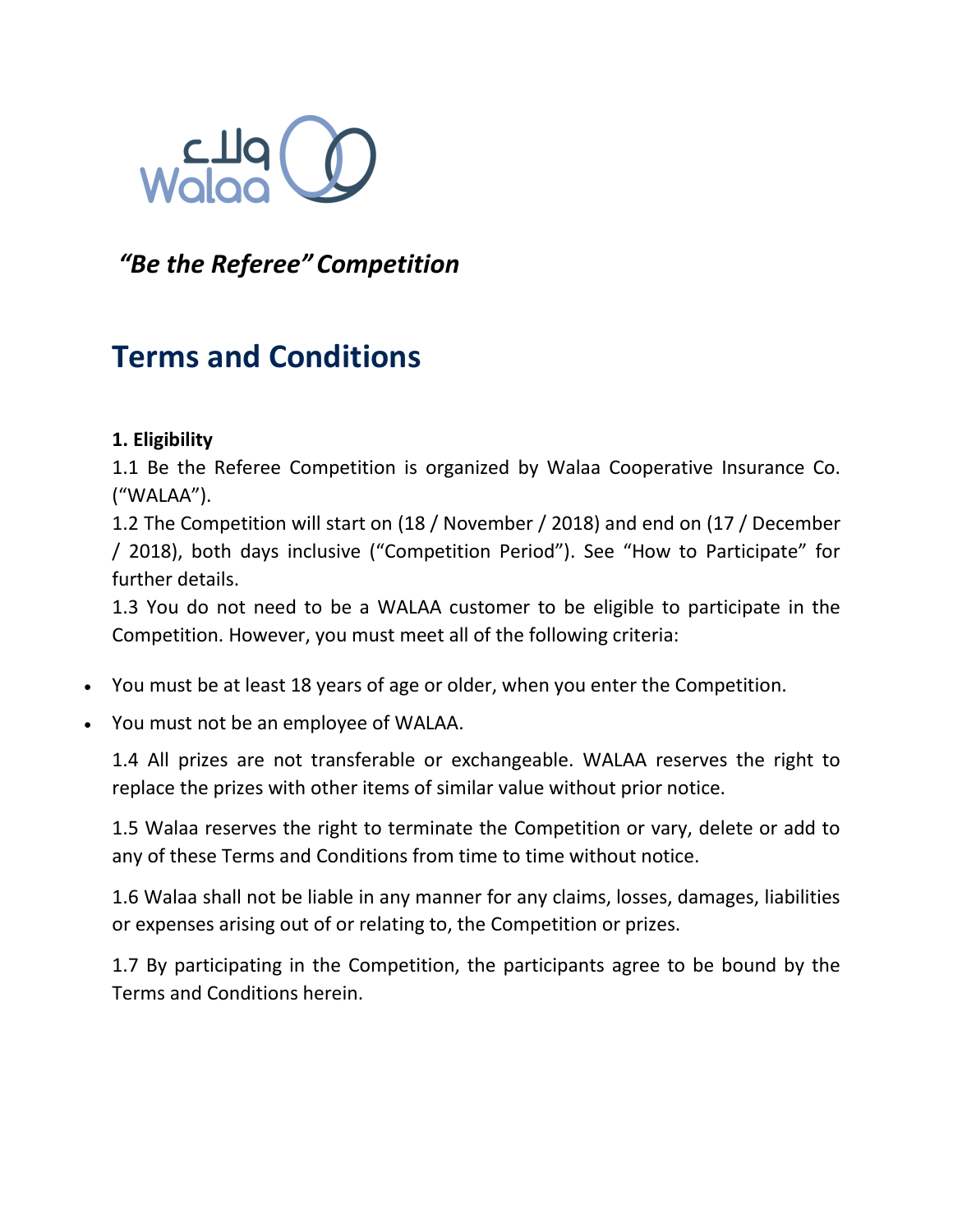### **2. Prizes**

The 1<sup>st</sup> top driver will receive an amount of SAR10000.

The 2<sup>nd</sup> top driver will receive an amount of SAR8000.

The 3<sup>rd</sup> top driver will receive an amount of SAR5000.

The 4<sup>th</sup> to the 30<sup>th</sup> top drivers will each receive an amount of SAR1000.

The winners will be announced by WALAA. Winners will be based on the evaluation of the collected points and the travelled distance during the Competition and the registration date/time in the Competition.

### **3. Consent**

By joining this Competition, you agree that WALAA may collect, use and disclose your name and image (optional) for advertising and promotional purposes, in the event you win the Competition, in accordance with the Personal Data Protection and WALAA's data privacy policy.

# **How to Participate**

### **1. How do I enter and compete in this Competition?**

This is how you can enter and compete in this Competition:

a) First, download WALAA Drive app via Apple's App Store or Google's Play Store and register to use it.

b) Fill in the information required in the "sign in" section of the app. The information is necessary, as it enables us to verify that you meet the minimum eligibility criteria for the Competition. Once you have completed a) and b), click on "Competitions menu" to see the available competition.

c) Please note that during the Competition Period, your points and ranking will be displayed in the respective menu (Competitions menu).

d) Every time you get behind the wheel, Walaa Drive will score your driving performance for that trip. Your score and travelled distance in each trip will count towards your overall points for the Competition Period.

## **2. What if more than one participants have the same points at the end of the Competition?**

The driver with most collected points during the competition is ranked higher.